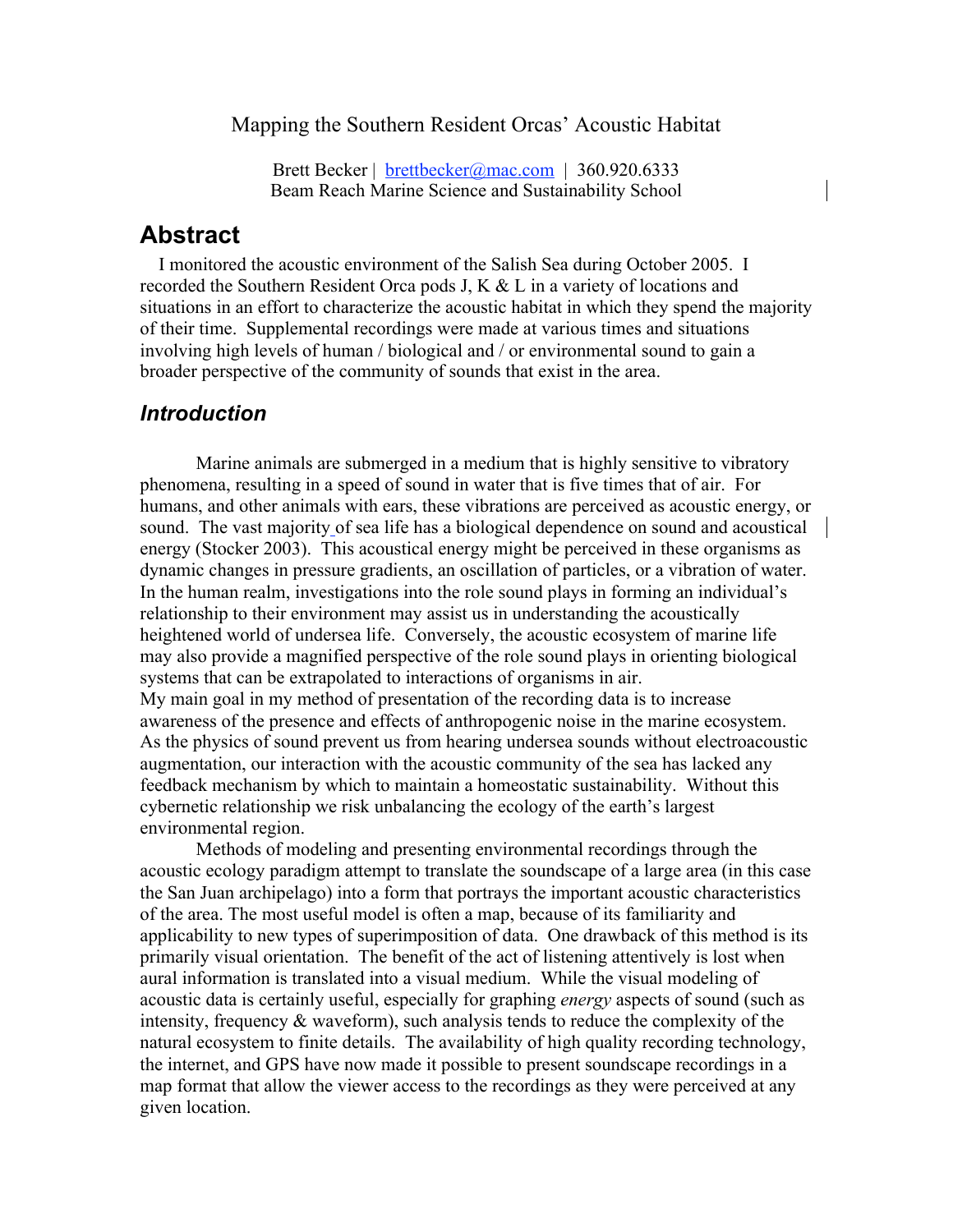My data is presented using the Google Maps API. This allows for the embedding of sound files at latitude / longitude markers acquired via GPS at the time of recording. The map is then posted on the Internet and viewable / listenable for the global community. The great benefit of presenting my data in this way is that it allows large numbers of people to hear what is happening under water for the first time.

Finally, it must be noted that this is a preliminary study. The presentation method is meant to encourage dialogue and my own conclusions are only starting points toward further dialogue. My brief exposition on alternative methods of scientific inquiry is included as it may assist the reader in the paradigm shift that is currently underway in some areas of the scientific arena. Unfortunately, this paper cannot fully elaborate on all of the ideas that have influenced the development of my approach to this research.

# **Methods**

#### *Procedure*

Recordings of the Salish Sea were performed during October of 2005 while traveling aboard the 42' catamaran Gato Verde. My colleagues aboard included 5 other undergraduate researchers, 2 professors, our captain and a few guests from time to time. Each of us developed our own individual research project yet we all shared the common theme of investigating some aspect of orca whale acoustics. Specifically, our research focused on the vocalizations, environment, and habits of 'southern resident' J, K & L pods that spend the majority of their time around the San Juan Island archipelago and south Puget Sound.

We recorded at various times throughout the day in the home range of the southern resident orca population, around the San Juan archipelago. To some degree our temporal focus remained within the anthropocentric daytime routine, between the hours of 08:00 and 22:00. We attempted to venture out of this window and on some occasions were able to sample the orca habitat in the late night and pre-dawn hours. My approach was to capture general field recordings at varying locations (both with whales and without whales in the vicinity), measuring space / time coordinates (time, latitude / longitude) with a GPS transceiver, possible sources of anthropogenic and environmental noise such as sea state, weather, and number of vessels present. Although attempts were made to accumulate recordings covering the widest area possible, our primary focus was on studying the whales themselves and hence their movement patterns during this time period influenced our recording locations. Whenever possible, attempts were made to capture recordings from those areas not yet documented. In some cases, recordings were made in a repeated location at varying dates and times.

#### *Equipment*

Recordings were made using various models of hydrophone as well as various deployment methods as appropriate for each research project. My own personal project made use of recordings made from several different hydrophones and recording units combinations.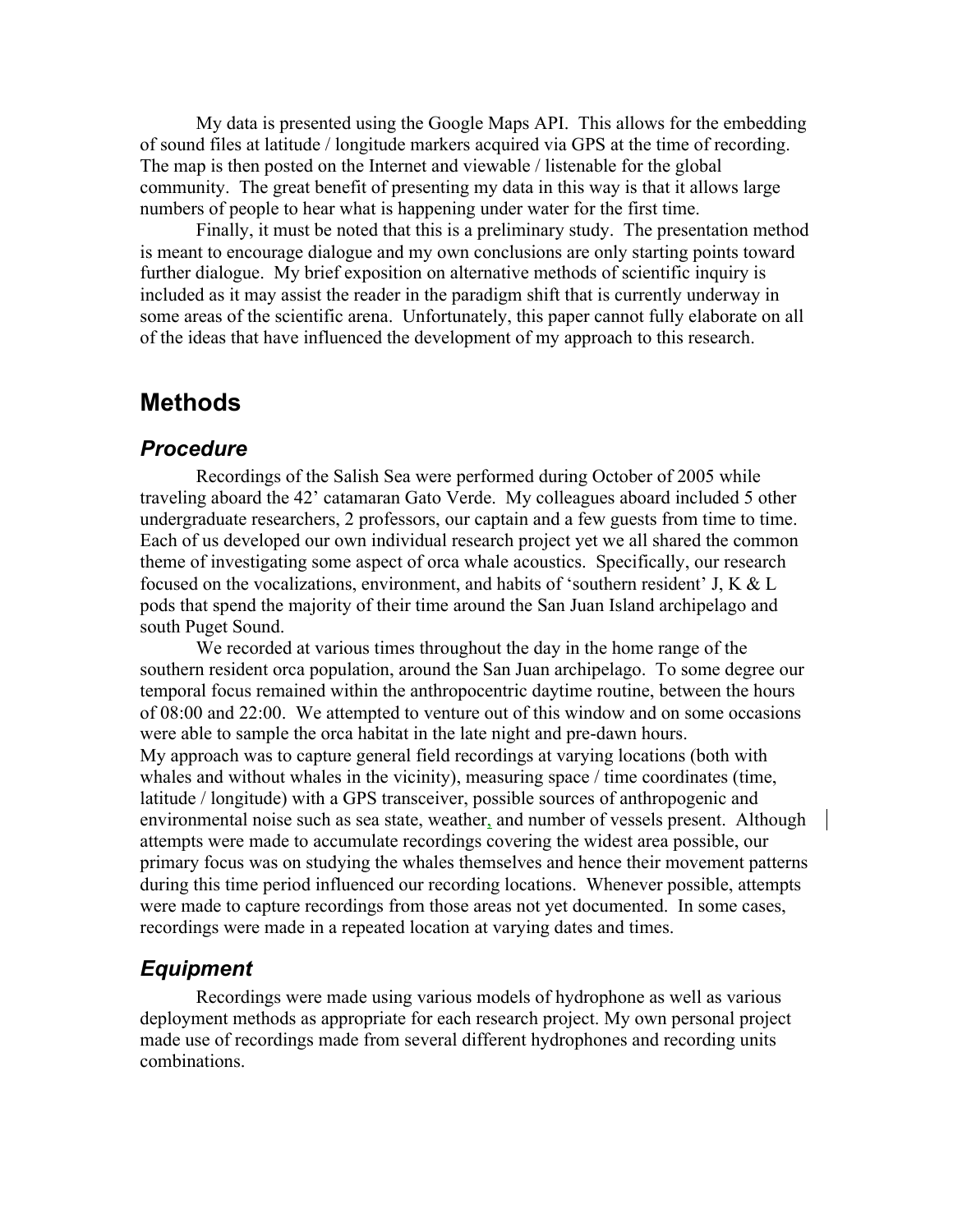## **Recording Units**

Sony MZ-S1 Minidisk Sony PC100 Digital Video Camera (connected via BeachTech attenuator) Marantz PMD660 Compact Flash Recorder Marantz PMD101 Cassette Recorder

#### **Hydrophones**

ITC (International Transducer Cooperation) 4066 Omnidirectional Veirs OVAL Instrumentation Preamplifier Cetacean Research Technologies Hydrophones Omnidirectional Brüel & Kjäer Callibrated Hydrophone / Preamplifier

#### **Microphones**

Sennheiser K6 & ME65,66 Self-fabricated parabolic dish (for in air recordings of surface blows)

## **Other Field Materials**

**Binoculars** Range-finders Radar

# **Analysis Materials**

Apple Powerbook G4 (OSX 10.4) Digidesign Mbox running ProTools 6.9.2 Audacity 1.2.3 Google Maps API

# **Deployment Techniques**

- 1. The B&K hydrophone / preamp was used from 10.2.05 10.8.05. It was deployed at a depth of 30'(?). The B&K line out was plugged into the 8" input of the Marantz PMD660.
- 2. A stereo array of two ITC 4066's suspended one 1.42 meters apart at a depth of 4.4 meters was used for the first half of October, then the stereo array was expanded, dropping one hydrophone off of the bow and one off of the stern resulting in a 10.05 stereo array suspended 4.08 meters underwater. The hydrophones were connected to the Veirs OVAL Preamplifier with an adjustable gain of x1 or x10 dB. The signal was then fed into the Marantz PMD660 via an 8" mini jack. The adjustable input gain on the marantz was generally set to maximum but at times was attenuated to prevent clipping.
- 3. A single ITC 4066 was suspended off of the stern of the boat at a depth ranging from 30-120'. It was connected to the OVAL Preamp and fed into the Marantz in the same method as technique #2.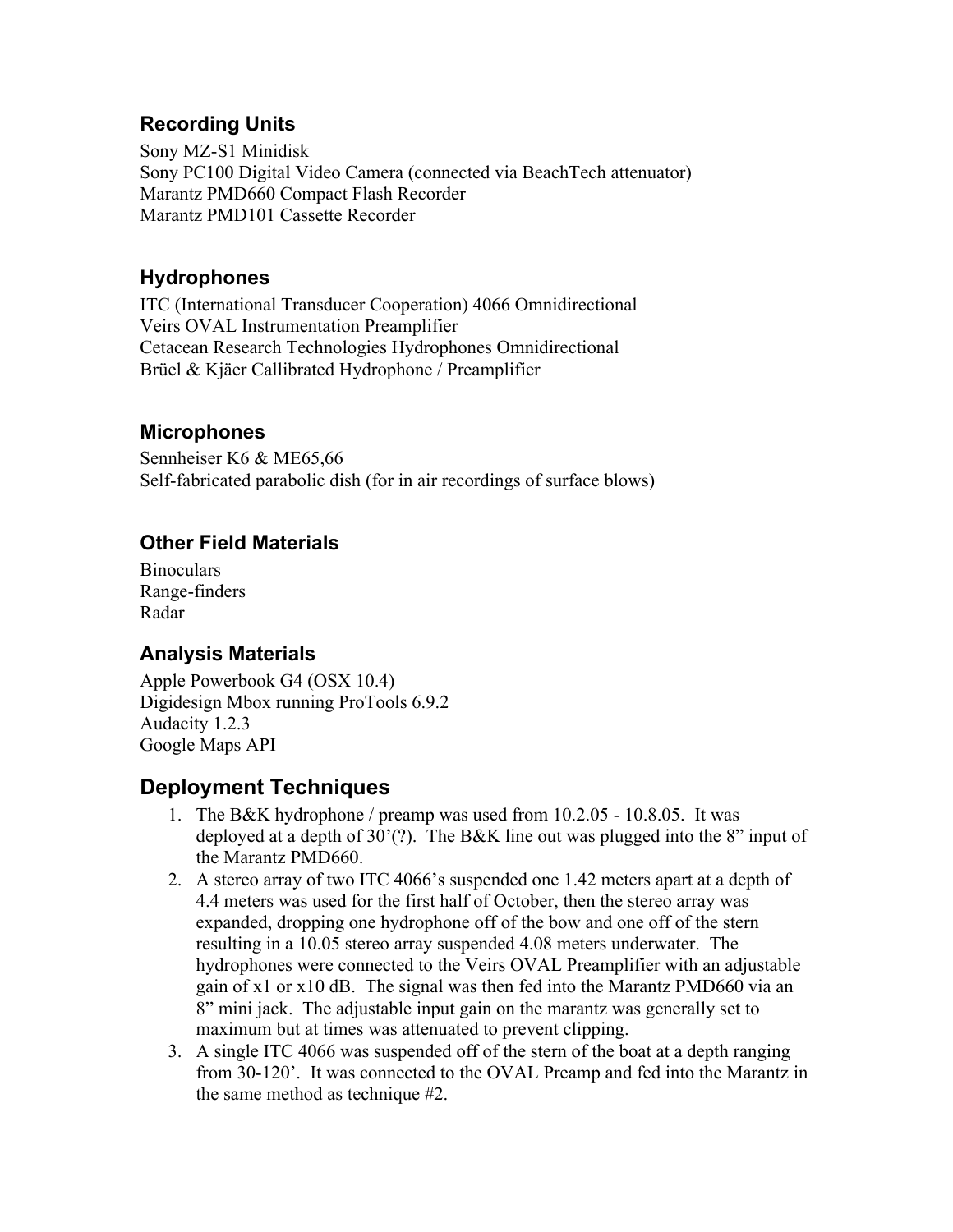- 4. The Cetacean Research Technologies hydrophone was deployed from the bow and connected to the Sony PC100 DV recorder via the BeachTech box. The camera was then used to capture surface activity of the whales while recording the underwater calls. On a few occasions the Sennheiser microphone was used to record blowhole breaths alongside the hydrophone track.
- 5. The Cetacean Research Technology hydrophone in the bow was, at other times, connected to the Sony MZ-S1.

## **Analysis**

- 1. All recordings were imported onto the Powerbook for analysis and processing. Recorded tracks were analyzed and edited using ProTools LE, Audacity and Quicktime. In analyzing the recordings, I attempted to isolate examples of various types of acoustic phenomena occurring in the area being studied. Examples include recordings of orcas with and without vessels in the vicinity, events of large cargo containers and ferries passing by as well as times and areas without significant human or orca activity.
- 2. Significant samples were then mapped in an HTML web page using the Google Maps API. The web page will be an interactive way for people to experience the orca acoustic habitat. It is hoped that the presentation of the samples embedded into a map of the actual location will assist visitors to the website in relating to the underwater orca habitat as part of the global acoustic ecology.

# **Results**

 $\overline{a}$ 

My analysis of the recordings differs from several recent investigations to the acoustic hygiene of the Salish Sea area (Gisner 1998, Simmonds, Dolman & Weilgart 2004, Mellinger & Barlow 2002) whose studies have tended to focus on isolating quantitive measurements such as sound level intensity (root mean square value), frequency content and observable response. The measuring of these values is, by default, performed by transferring the sounds to a computer and analyzing the sounds through visual modeling. This process, though certainly useful, has as its very nature a narrowing of focus to finite variables that veil the true complexity of reality. This reductionist approach has the side effect of denying an experience of the essential *quality* of the sound that listening can provide.<sup>1</sup> "Subjective qualities" such as listening have, since Locke, been considered "secondary" phenomena, as apposed to the "primary qualities" of nature, which are measurable and objective. The price of this view, widely engrained into our cultural paradigm, is to alienate us from our very lives and has been seen by some as having contributed to the moral uncertainty of our scientifically oriented society.<sup>2</sup> Brian Goodwin argues for the development of a *qualitive* approach to scientific investigation,

<sup>&</sup>lt;sup>2</sup> The philosopher A.N. Whitehead, speculating in the early  $20<sup>th</sup>$  Century on the alienating tendency of the Western scientific approach pointed out a major inconsistency of Western scientific thought, that of scientific realism based on mechanism and a concurrent unwavering belief that the world of men and the higher animals are self-determining organisms (Whitehead, 1925).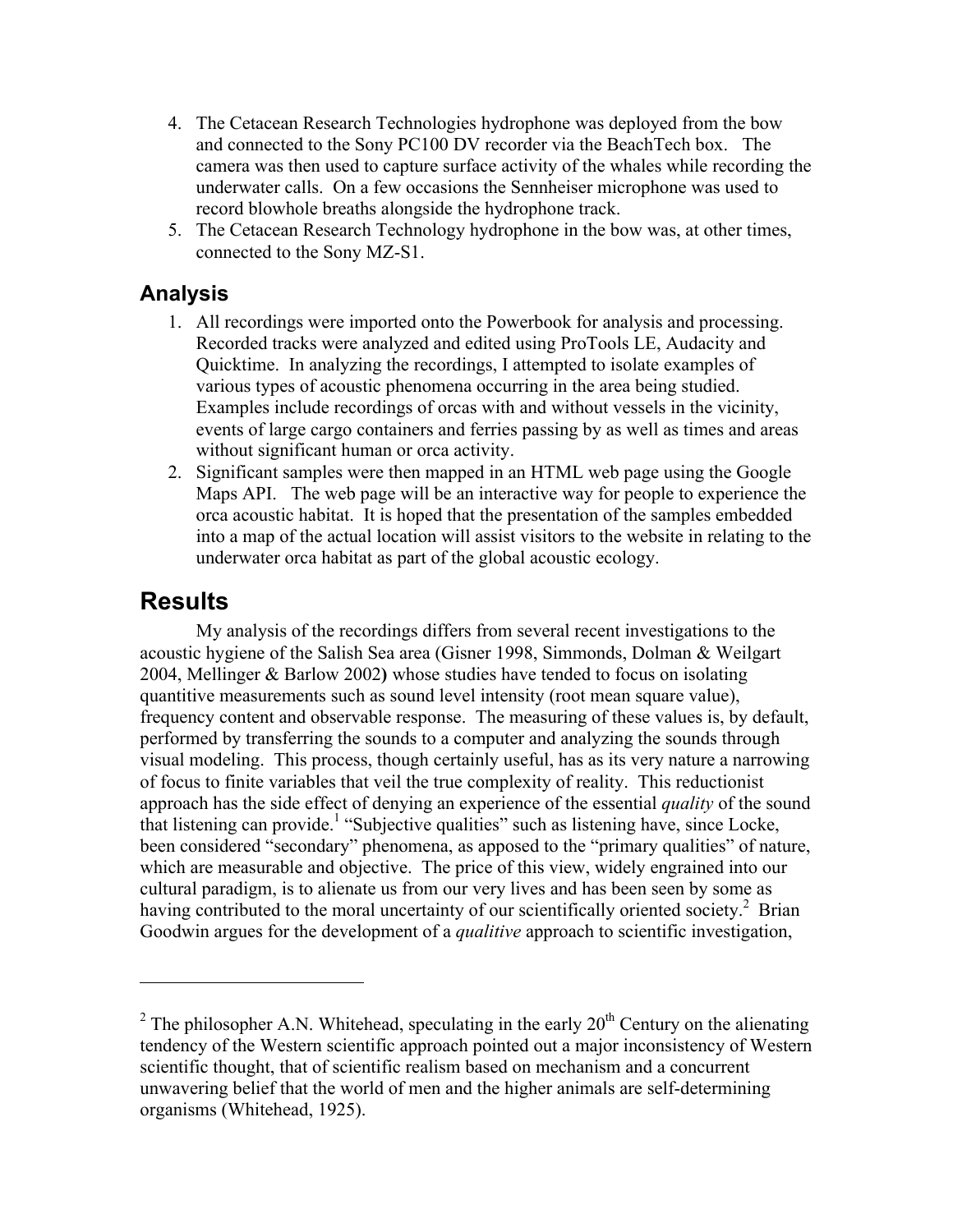"Qualities capture essential aspects of the whole expressed in behaviour that quantities cannot describe » (Goodwin 2005).

Although the field of acoustic ecology is still not well connected with academic inquiry, recent developments in the field of psychoacoustics<sup>3</sup>, have begun acknowledge the usefulness of studying environmental sound (Epstein, 2003). R. Murray Shafer coined the term *acoustic ecology* to describe the study of the effects of the acoustic environment, or *soundscape*, on the biological organisms living within it, with special attention paid to imbalances that might be the result of some acoustic disturbance (Truax 1984). Schafer proposed that there was a vocal "give and take" between species (see figure) in the naturally occurring soundscape.



#### Figure 1: The cycles of the natural soundscape of the west coast of British Columbia showing the relative level of sounds (from Truax 1984: 142).

This figure appears to show that the presence / absence of environmental sound may influence when a species vocalizes. Krause argued that this "niche theory" was also present across the frequency spectrum, when he noticed that the vocalizations of different species seemed to occupy small frequency bands, leaving open other "spectral niches" for other animals, birds and insects to fit in (Krause 1993).

The continuous rise in anthropogenic noise over the past 100 years has increased the awareness of how the anthropogenic noise may be disrupting human culture as well as interfering with the network of communication among the other species on planet earth. The 1998 publication *Workshop on the effects of anthropogenic noise in the marine environment* clearly points to the biggest culprit in marine noise pollution, "The sound radiated by the enormous number of ships plying the world's seas is the single largest contributor to the total acoustic budget of the ocean" (Gisner 1998). Furthermore, the effects of this noise are both local, as discrete sources of sound, and global, where they comprise the dominant component of oceanic ambient noise within the frequencies

<sup>&</sup>lt;sup>3</sup> A branch of cognitive psychology having to do with the processing and interpretation of auditory phenomena by the human brain.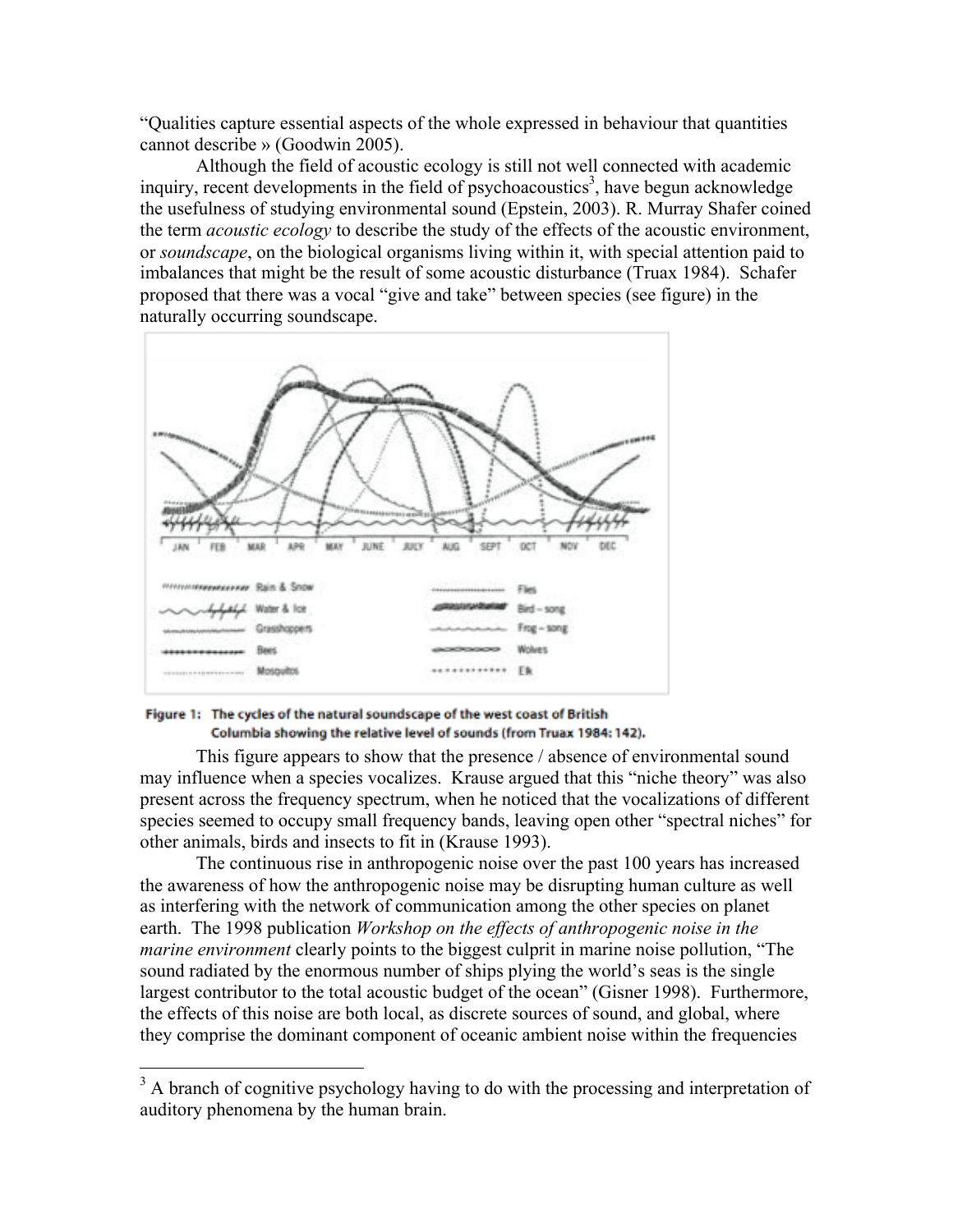below 500 Hz. In air the monotonous din of industrial culture has weakened our ability to detect subtle alterations in our environmental soundscape but in the acoustically enhanced realm of the earth's waters evidence suggests that human created acoustic disturbances are impacting other species (Stocker 2003, Hastings & Popper 2005). It has been recognized that any sounds that interfere with natural communication or perception of relevant sounds could potentially compromise the survival of an animal (Gisner 1998). Included in many of the recent studies on oceanic noise and its effects on marine life is the recommendation is the monitoring of ambient noise levels (Mellinger & Barlow 2002, Gisner 1998).

My *Puget Soundscape Map* presents recordings made during October 2005 at various locations, times and situations that should give some idea of the state of the acoustic ambience of the southern resident orca populations' habitat.



Puget Soundscape Http://homepage.mac.com/brettbecker/soundscape/pugetsoundscape

# **Discussion**

The fact that sound attenuates drastically when passing between the medium of water and air has left the oceanic realm outside the domain of human noise ordinance laws. These same laws, in recent decades reflect a consensual dissatisfaction with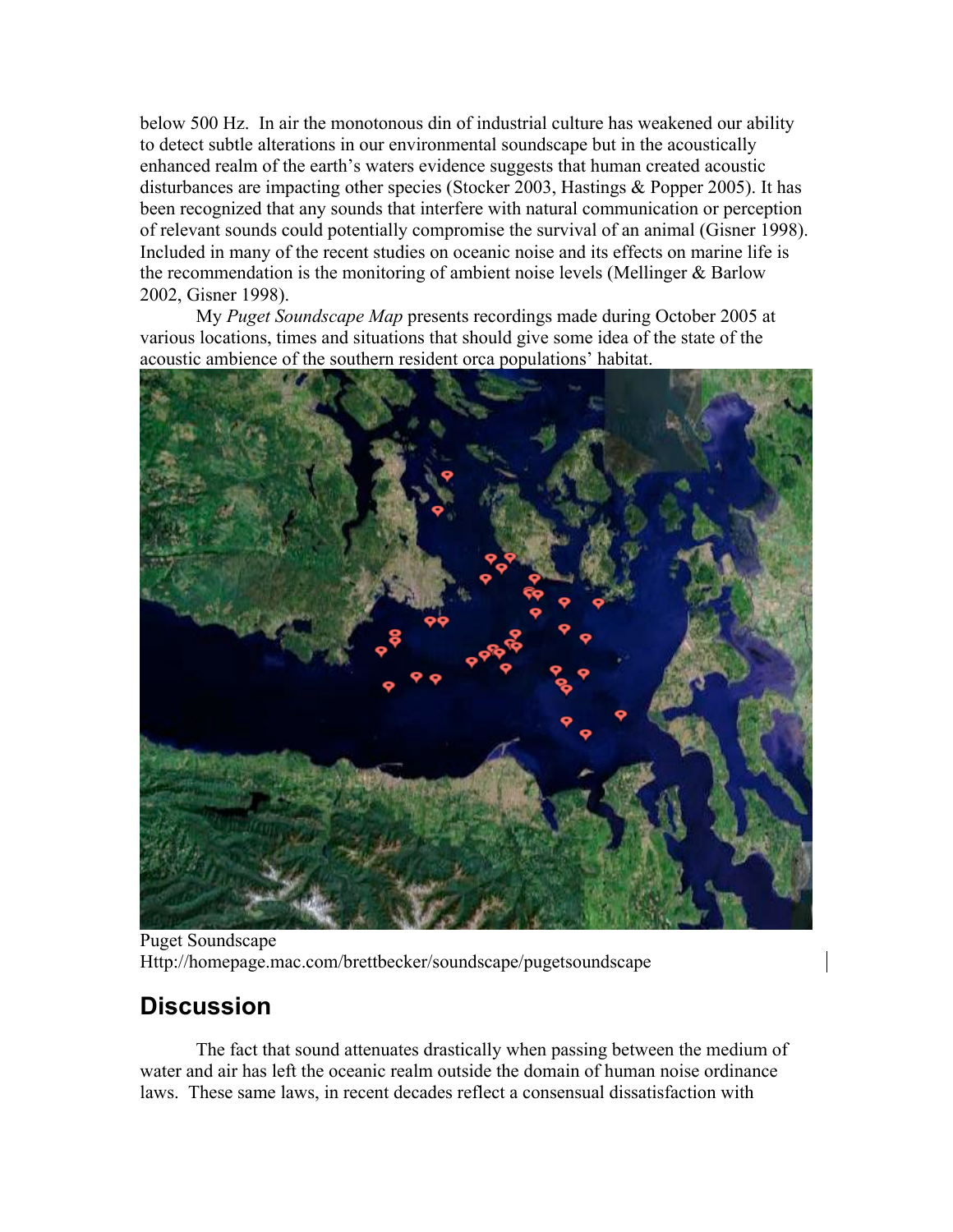increase in noise levels in human society (Truax 6). Furthermore, recent studies of acoustic pollution have shown an association with negative reactions in marine mammals and other sea fauna (Bressan 2004, Simmonds, Dolman & Weilgart 2004, Stocker 2003). Still, these correlations are based upon short-term response and the long-term impact of continued exposure to unnatural noise is as yet unknown. If these studies are just recently releasing data that suggests the negative impact of short-term exposure to noise, what does this say about the extended impact of anthropogenic noise as it has intensified over the past 100 years? It is hoped that the Puget Soundscape Map will stimulate further research exploring marine acoustic ecology and encourage the dissemination of recordings into public awareness.

#### **Problems**

Though my hope is to reflect the acoustic ecology of the southern resident habitat in an unbiased, all-inclusive way, in actuality my data is biased in many respects. The fact that my recordings are from only the month of October is itself a significant drawback in that by this time of year the number of boats has dropped considerably. Another drawback to my methods was that my recordings were performed with a variety of hydrophones, depths, amplifiers and recording units, restricting my data to mostly uncalibrated recordings. This will, unfortunately, limit the usefulness of many of my recordings to future researchers. Other biasing factors are the time of day my research was preformed, almost always between the hours of 8:00am and 8:00pm, with the exception of a few night observations. Still, even with these problems, the Puget Soundscape map is successful in offering a wide audience the opportunity to listen to a realm of acoustic interaction that is normally inaccessible.

#### **Future Research**

My hope for future research is to create a more interactive research method by using underwater playback in addition to recording. My hypothesis is that this technique would achieve assist in opening up lines of communication with orca whales. As attempting to manage or limit vessel traffic may be extremely difficult because of the number of vessels and the economic factors involved it may be beneficial to encourage active attempts at interspecies communication with a creature whose brain size suggests high level of intelligence (Lilly 1978). Furthermore, the objectification of a species recognized to be highly intelligent debases and restricts the possibility of achieving communication.

Possibilities include the association of a 'signature sound' for the vessel used in the study, or a time delayed reiterative feedback chorus similar to the one described by David Dunn in his lecture at the Sante Fe Institute (Dunn 2001). In his example, he played a simple sine wave at a field location in a wooded area. Initially, the nearby birds seemed to be disturbed and aggravated by the noise. While playing this he recorded both the sign and the response of the birds. This sound was then played back and the process repeated again. Eventually, he found, the birds began to flock around the speaker and no longer seemed disturbed, rather that the complexity of the reiterated recording seemed to be a strange attractor for the emergence of an interactive web of sound within the nearby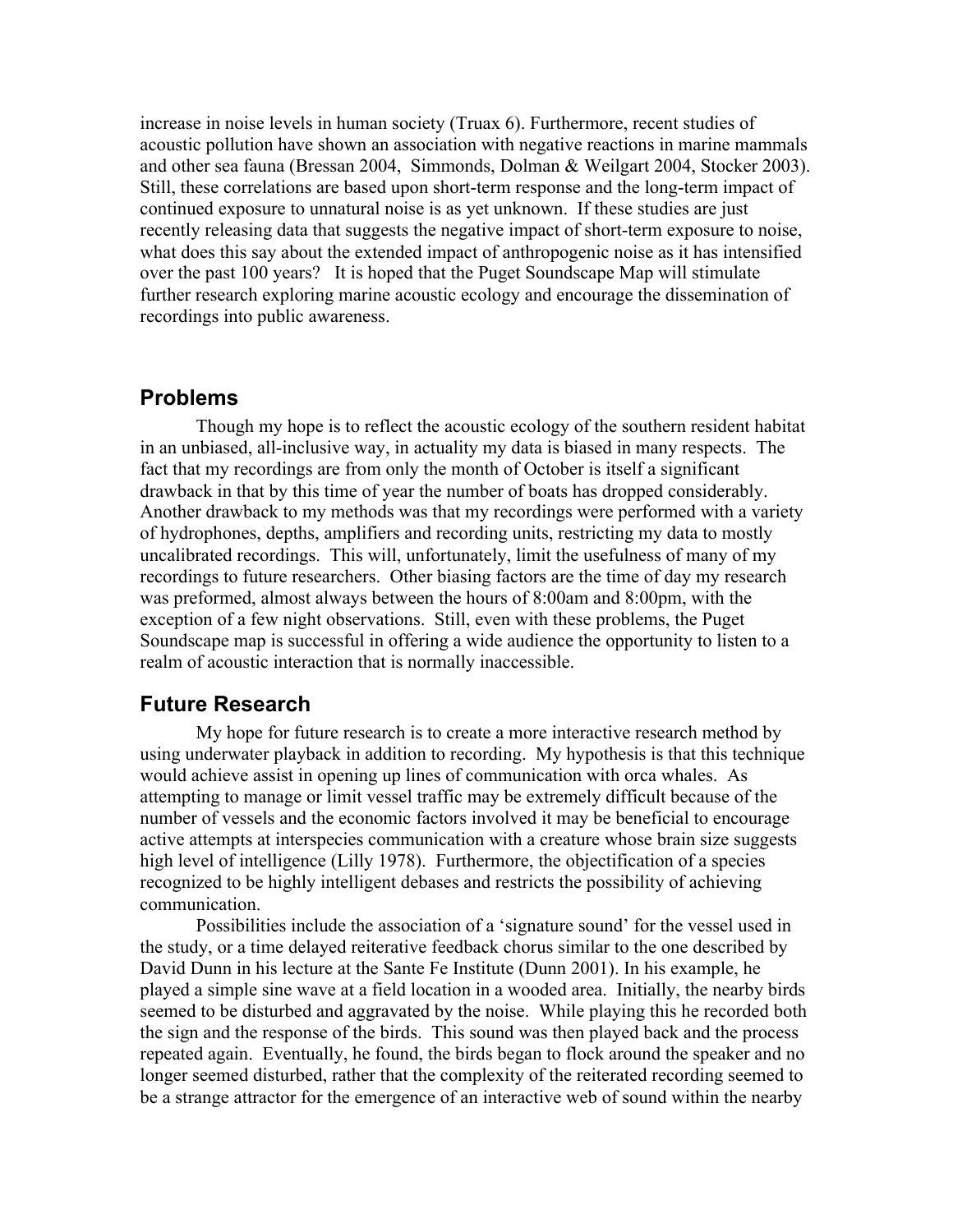acoustic environment (Dunn 1999). In theorizing what causes such phenomenon Dunn references the "cybernetic epistemology" of Gregory Bateson as the groundwork for understanding what amounts to an emergent mind within the larger environment. Bateson, interestingly, first proposed the idea that cetaceans might actually function as a sort of 'group mind'. (Bateson 1972). This idea, scientifically unpalatable at the time, has in recent years achieved acceptance in the scientific community researching cetaceans (Baine, personal communication).

To grasp the idea of a mind beyond the individual it is helpful to be familiar with Maturana's definition of consciousness as an *epiphenomenon* of self-reflexive feedback loops. These loops, creating homeostasis, or equilibrium, between the outside and inner worlds, blur the boundary between self and community. With an obvious nod to Bateson, Dunn states, "human consciousness does not rule out the potential for other complex forms of self-referential consciousness to exist on higher levels of organization within the interaction of either members of a species or an ecosystem. Furthermore, Dunn sees sound "as a prime-integrating factor in the understanding of our place within the biosphere's fabric of mind" (Dunn 1984). This seems to point to a growing awareness of Schafer's acoustic ecology, as the relationship of the listener to the environment. We are a part of the environment in which we live and thereby a part of the soundscape. Our presumed isolation in "objectivity" is burdened by the reality of our integration within our ecology. In the words of Brian Goodwin, "We are experiencing global crises in health, in community relations, in agriculture, in habitat, species and cultural destruction, and in climate change, all as a result of the way we have chosen to see these aspects of culture and nature from a scientific and technological perspective (Goodwin 2005). Opening up a line of communication with the most probable form of intelligent life on the planet might help us reconnect to global ecology, or as Dunn says, the « eco-systemic mental structure » in which we live. (Dunn 1984).

# **Acknowledgements**

Firstly I would like to thank my fellow colleagues for the undying patience and ability to cope with me as a permanent fixture in their lives for 10 weeks. This research has as much of their blood, sweat and tears in it as mine. Equally, I would like to thank Scott and Val Veirs for their knowledge, wisdom, patience and guidance. They may never know the extent to which I listened to them. I would also like to thank Rachel Griffin for allowing me to work alongside her in the first week of research and David Baine for his deep insight, assistance in hydrophone calibration and use of his B&K. Finally, I am grateful to those who forged the interdisciplinary science of cybernetics, to John Cunningham Lilly, for his pioneering research on dolphins, on cetacean rights and interspecies communication, to Charles Fort, for challenging the dogma of his day and to my loving and inspirational wife, Daniél, for encouraging me and believing in me.